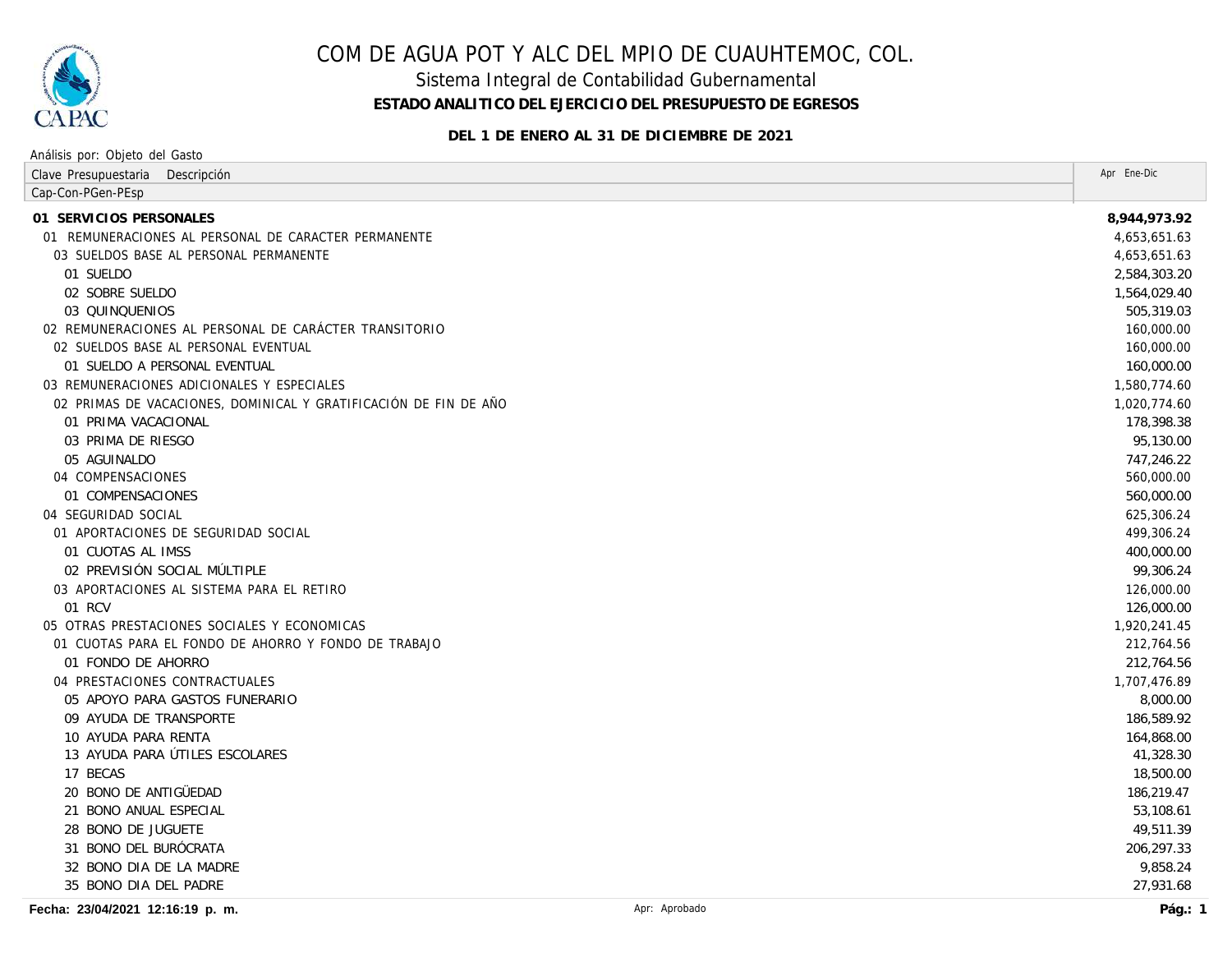

Sistema Integral de Contabilidad Gubernamental

**ESTADO ANALITICO DEL EJERCICIO DEL PRESUPUESTO DE EGRESOS**

**DEL 1 DE ENERO AL 31 DE DICIEMBRE DE 2021**

| Análisis por: Objeto del Gasto                                                            |             |  |
|-------------------------------------------------------------------------------------------|-------------|--|
| Clave Presupuestaria<br>Descripción                                                       | Apr Ene-Dic |  |
| Cap-Con-PGen-PEsp                                                                         |             |  |
| 43 BONO SEXENAL ESTATAL                                                                   | 33,899.35   |  |
| 44 BONO SINDICAL                                                                          | 73,995.79   |  |
| 46 CANASTA BÁSICA                                                                         | 316,143.52  |  |
| 48 DÌA 31                                                                                 | 86,703.25   |  |
| 51 FONDO DE VIVIENDA                                                                      | 61,266.24   |  |
| 52 GASTOS DE EJECUCIÓN                                                                    | 45,000.00   |  |
| 57 SEGURO DE VIDA                                                                         | 50,000.00   |  |
| 59 FONDO DE RETIRO                                                                        | 88,255.80   |  |
| 07 PAGO DE ESTIMULOS A SERVIDORES PUBLICOS                                                | 5,000.00    |  |
| 01 ESTÍMULOS                                                                              | 5,000.00    |  |
| 01 VIÁTICOS                                                                               | 5,000.00    |  |
| 02 MATERIALES Y SUMINISTROS                                                               | 860,300.00  |  |
| 01 MATERIALES DE ADMINISTRACION, EMISION DE DOCUMENTOS Y ARTICULOS OFICIALES              | 41,700.00   |  |
| 01 MATERIALES, ÚTILES Y EQUIPOS MENORES DE OFICINA                                        | 33,500.00   |  |
| 01 MATERIAL Y ÚTILES DE OFICINA                                                           | 20,000.00   |  |
| 06 EQUIPOS MENORES DE OFICINA                                                             | 13,500.00   |  |
| 05 MATERIAL IMPRESO E INFORMACIÓN DIGITAL                                                 | 1,000.00    |  |
| 01 MATERIAL IMPRESO.                                                                      | 1,000.00    |  |
| 06 MATERIAL DE LIMPIEZA                                                                   | 4,200.00    |  |
| 01 MATERIAL PARA ASEO, LIMPIEZA E HIGIENE                                                 | 4,200.00    |  |
| 07 MATERIALES Y ÚTILES DE ENSEÑANZA                                                       | 3,000.00    |  |
| 01 MATERIAL DIDÁCTICO                                                                     | 3,000.00    |  |
| 02 ALIMENTOS Y UTENSILIOS                                                                 | 3,000.00    |  |
| 01 PRODUCTOS ALIMENTICIOS PARA PERSONAS                                                   | 3,000.00    |  |
| 03 AGUA EN BOTELLA Y GARRAFÓN                                                             | 3,000.00    |  |
| 03 MATERIAS PRIMAS Y MATERIALES DE PRODUCCION Y COMERCIALIZACION                          | 90,000.00   |  |
| 05 PRODUCTOS QUÍMICOS, FARMACÉUTICOS Y DE LABORATORIO ADQUIRIDOS COMO MATERIA PRIMA       | 90,000.00   |  |
| 01 PRODUCTOS QUÍMICOS, FARMACÉUTICOS Y DE LABORATORIO UTILIZADOS EN PROCESOS PRODUCTIVOS. | 90,000.00   |  |
| 04 MATERIALES Y ARTICULOS DE CONSTRUCCION Y DE REPARACION                                 | 180,000.00  |  |
| 09 OTROS MATERIALES Y ARTÍCULOS DE CONSTRUCCIÓN Y REPARACIÓN                              | 180,000.00  |  |
| 01 OTROS MATERIALES Y ARTÍCULOS DE CONSTRUCCIÓN Y REPARACIÓN                              | 180,000.00  |  |
| 06 COMBUSTIBLES, LUBRICANTES Y ADITIVOS                                                   | 404,500.00  |  |
| 01 COMBUSTIBLES, LUBRICANTES Y ADITIVOS                                                   | 404,500.00  |  |
| 01 GASOLINA                                                                               | 397,000.00  |  |
| 04 ACEITES Y GRASAS                                                                       | 7,500.00    |  |
| 07 VESTUARIO, BLANCOS, PRENDAS DE PROTECCION Y ARTICULOS DEPORTIVOS                       | 58,000.00   |  |
| 01 VESTUARIO Y UNIFORMES                                                                  | 48,000.00   |  |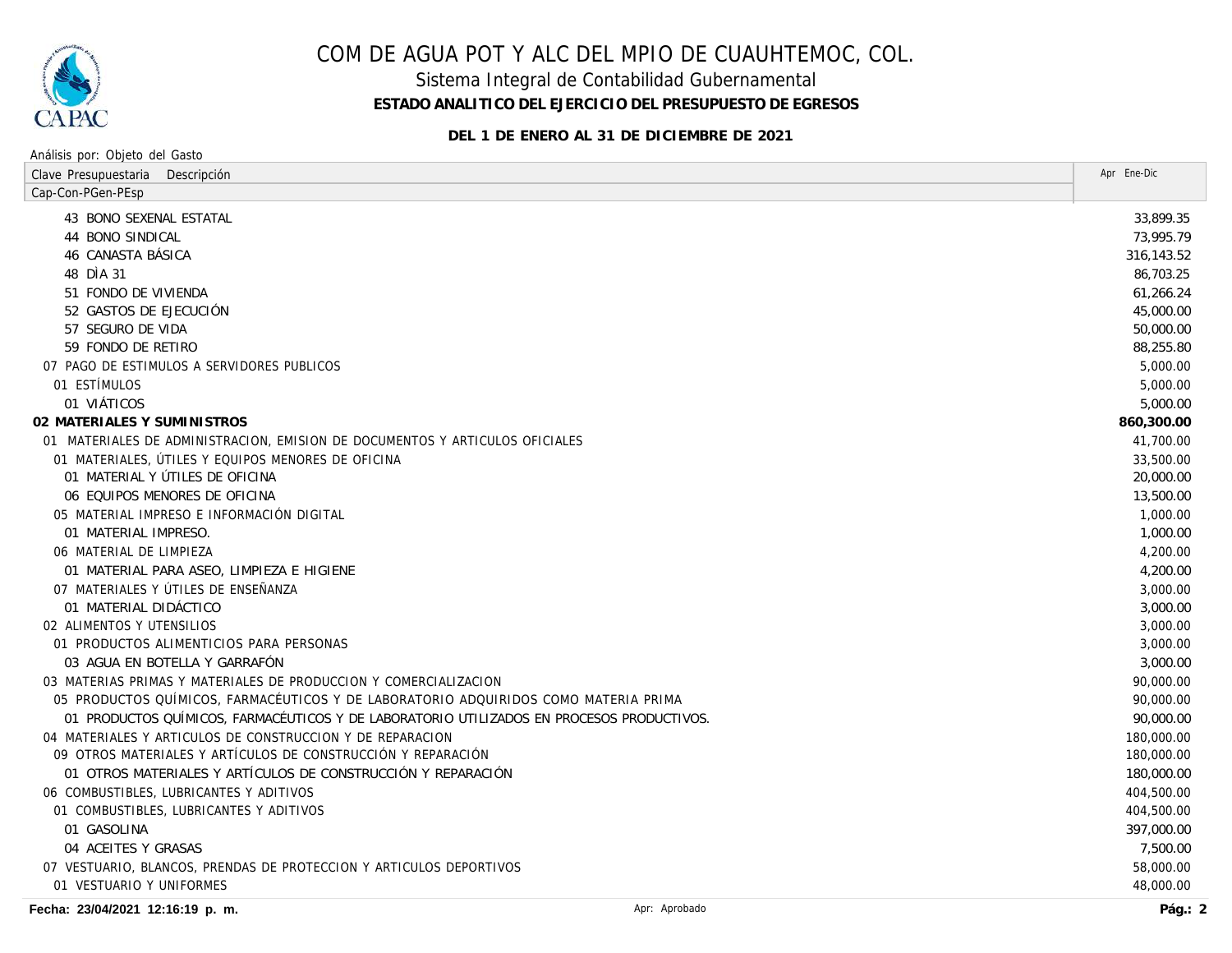

Sistema Integral de Contabilidad Gubernamental

**ESTADO ANALITICO DEL EJERCICIO DEL PRESUPUESTO DE EGRESOS**

**DEL 1 DE ENERO AL 31 DE DICIEMBRE DE 2021**

| Análisis por: Objeto del Gasto                                                                   |              |
|--------------------------------------------------------------------------------------------------|--------------|
| Clave Presupuestaria<br>Descripción                                                              | Apr Ene-Dic  |
| Cap-Con-PGen-PEsp                                                                                |              |
| 01 UNIFORMES                                                                                     | 48,000.00    |
| 02 PRENDAS DE SEGURIDAD Y PROTECCIÓN PERSONAL                                                    | 10,000.00    |
| 01 ROPA Y EQUIPO DE SEGURIDAD                                                                    | 10,000.00    |
| 09 HERRAMIENTAS, REFACCIONES Y ACCESORIOS MENORES                                                | 83,100.00    |
| 01 HERRAMIENTAS MENORES                                                                          | 63,600.00    |
| 01 HERRAMIENTAS DE CARPINTERIA, SILVICULTURA, HORTICULTURA, GANADERÍA Y AGRICULTURA              | 63,600.00    |
| 04 REFACCIONES Y ACCESORIOS MENORES DE EQUIPO DE CÓMPUTO Y TECNOLOGÍAS DE LA INFORMACIÓN         | 19,500.00    |
| 01 REFACCIONES Y ACCESORIOS MENORES PARA EQUIPOS DE COMPUTO                                      | 19,500.00    |
| 03 SERVICIOS GENERALES                                                                           | 3,316,339.19 |
| 01 SERVICIOS BÁSICOS                                                                             | 1,994,339.19 |
| 01 ENERGÍA ELÉCTRICA                                                                             | 1,973,339.19 |
| 01 ENERGIA ELÉCTRICA DE SISTEMA OPERATIVO                                                        | 1,973,339.19 |
| 04 TELEFONÍA TRADICIONAL                                                                         | 21,000.00    |
| 01 SERVICIO TELEFÓNICO CONVENCIONAL                                                              | 21,000.00    |
| 02 SERVICIOS DE ARRENDAMIENTO                                                                    | 40,000.00    |
| 02 ARRENDAMIENTO DE EDIFICIOS                                                                    | 40,000.00    |
| 03 ARRENDAMIENTO DE EDIFICIOS PARA OFICINAS                                                      | 40,000.00    |
| 03 SERVICIOS PROFESIONALES, CIENTIFICOS, TECNICOS Y OTROS SERVICIOS                              | 105,000.00   |
| 03 SERVICIOS DE CONSULTORÍA ADMINISTRATIVA, PROCESOS, TÉCNICA Y EN TECNOLOGÍAS DE LA INFORMACIÓN | 105,000.00   |
| 01 SERVICIOS DE CONSULTORÍA ASESORIA Y MANTENIMIENTO DE SISTEMAS INFORMATICOS                    | 105,000.00   |
| 04 SERVICIOS FINANCIEROS, BANCARIOS Y COMERCIALES                                                | 28,500.00    |
| 01 SERVICIOS FINANCIEROS Y BANCARIOS                                                             | 28,500.00    |
| 01 COMISIONES BANCARIAS                                                                          | 28,500.00    |
| 05 SERVICIOS DE INSTALACION, REPARACION, MANTENIMIENTO Y CONSERVACION                            | 402,500.00   |
| 05 REPARACIÓN Y MANTENIMIENTO DE EQUIPO DE TRANSPORTE                                            | 105,000.00   |
| 01 MANTENIMIENTO DE EQUIPO DE TRANSPORTE TERRESTRE                                               | 105,000.00   |
| 07 INSTALACIÓN, REPARACIÓN Y MANTENIMIENTO DE MAQUINARIA, OTROS EQUIPOS Y HERRAMIENTA            | 297,500.00   |
| 01 REPARACIÓN Y MANTENIMIENTO DE MAQUINARIA (POZOS)                                              | 297,500.00   |
| 07 SERVICIOS DE TRASLADO Y VIATICOS                                                              | 4,000.00     |
| 05 VIÁTICOS EN EL PAÍS                                                                           | 4,000.00     |
| 01 GASTOS DE ALIMENTACCIÓN EN VIÁTICOS                                                           | 4,000.00     |
| 09 OTROS SERVICIOS GENERALES                                                                     | 742,000.00   |
| 02 IMPUESTOS Y DERECHOS                                                                          | 550,000.00   |
| 06 DERECHO DE USO                                                                                | 550,000.00   |
| 05 PENAS, MULTAS, ACCESORIOS Y ACTUALIZACIONES                                                   | 57,000.00    |
| 01 MULTAS POR PASIVOS FISCALES                                                                   | 57,000.00    |
| 08 IMPUESTO SOBRE NÓMINAS Y OTRAS QUE SE DERIVEN DE RELACIÓN LABORAL                             | 135,000.00   |